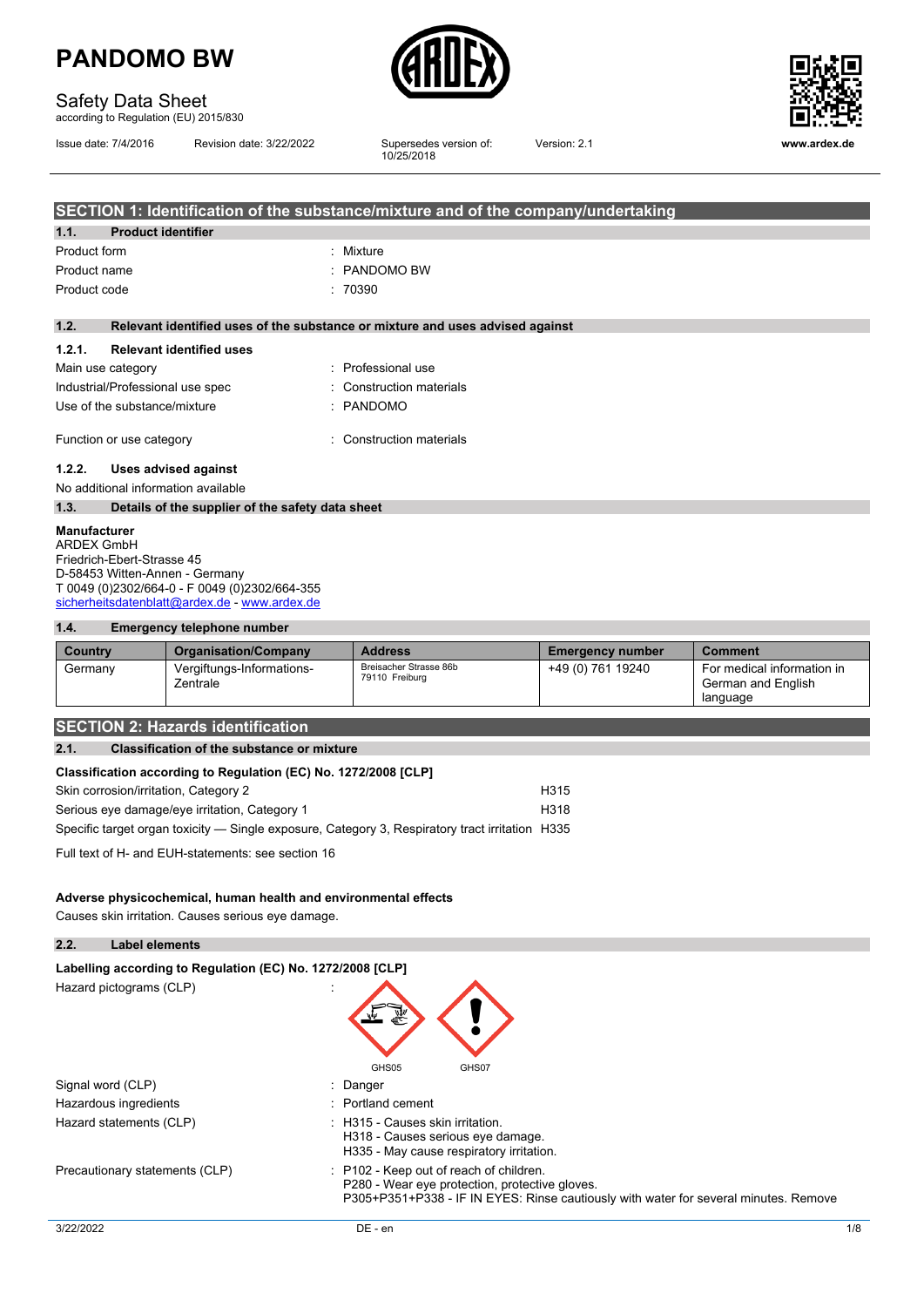### Safety Data Sheet

|  | according to Regulation (EU) 2015/830 |  |  |
|--|---------------------------------------|--|--|
|  |                                       |  |  |

|                                                           | contact lenses, if present and easy to do. Continue rinsing.<br>P302+P352 - IF ON SKIN: Wash with plenty of soap and water.<br>P261 - Avoid breathing dust. |
|-----------------------------------------------------------|-------------------------------------------------------------------------------------------------------------------------------------------------------------|
| Extra phrases                                             | : Dispose of contents/container in accordance with regional/national/international/local<br>regulations.                                                    |
| Labelling according to Directive 67/548/EEC or 1999/45/EC |                                                                                                                                                             |

**2.3. Other hazards** Other hazards which do not result in classification : The product contains chromate reducer, whereby the content of water-soluble chromium (VI) is less than 0.0002%. With proper storage (dry) and consumption within the specified storage time, a sensitizing effect of the cement / binder by contact with skin cannot occur (H317 or EUH203 can therefore

be omitted).

PBT: not relevant – no registration required

vPvB: not relevant – no registration required

Contains no PBT/vPvB substances ≥ 0.1% assessed in accordance with REACH Annex XIII

#### **SECTION 3: Composition/information on ingredients**

#### **3.1. Substances**

#### Not applicable

#### **3.2. Mixtures**

| <b>Name</b>                                                                                           | <b>Product identifier</b>                  | $\frac{9}{6}$ | <b>Classification according to</b><br><b>Regulation (EC) No.</b><br>1272/2008 [CLP] |
|-------------------------------------------------------------------------------------------------------|--------------------------------------------|---------------|-------------------------------------------------------------------------------------|
| Portland cement                                                                                       | (CAS-No.) 65997-15-1<br>(EC-No.) 266-043-4 | > 20          | Skin Sens. 1, H317<br>Eye Dam. 1, H318<br>Skin Irrit. 2. H315<br>STOT SE 3. H335    |
| quartz, conc respirable crystalline silica<1 %<br>substance with a Community workplace exposure limit | (CAS-No.) 14808-60-7<br>(EC-No.) 238-878-4 | < 20          | Not classified                                                                      |

Comments : Chromium (VI) compounds < 2 ppm

Full text of H- and EUH-statements: see section 16

|      | <b>SECTION 4: First aid measures</b>                        |                                                                                                                                                         |
|------|-------------------------------------------------------------|---------------------------------------------------------------------------------------------------------------------------------------------------------|
| 4.1. | Description of first aid measures                           |                                                                                                                                                         |
|      | First-aid measures after inhalation                         | : Remove person to fresh air and keep comfortable for breathing.                                                                                        |
|      | First-aid measures after skin contact                       | : Wash skin with plenty of water. Take off contaminated clothing. If skin irritation occurs: Get<br>medical advice/attention.                           |
|      | First-aid measures after eye contact                        | : Rinse cautiously with water for several minutes. Remove contact lenses, if present and easy to<br>do. Continue rinsing. Call a physician immediately. |
|      | First-aid measures after ingestion                          | : If the person is fully conscious, make him/her drink plenty of water. Never give an unconscious<br>person anything to drink. Do not induce vomiting.  |
| 4.2. | Most important symptoms and effects, both acute and delayed |                                                                                                                                                         |
|      | Symptoms/effects after skin contact                         | : Irritation.                                                                                                                                           |
|      | Symptoms/effects after eye contact                          | : Serious damage to eyes.                                                                                                                               |
| 4.3. |                                                             | Indication of any immediate medical attention and special treatment needed                                                                              |

Treat symptomatically.

|                                             | <b>SECTION 5: Firefighting measures</b>               |                                                             |
|---------------------------------------------|-------------------------------------------------------|-------------------------------------------------------------|
| 5.1.                                        | <b>Extinguishing media</b>                            |                                                             |
|                                             | Suitable extinguishing media                          | : Use extinguishing media appropriate for surrounding fire. |
|                                             | Unsuitable extinguishing media                        | : high volume water jet.                                    |
| 5.2.                                        | Special hazards arising from the substance or mixture |                                                             |
| Fire hazard                                 |                                                       | $\therefore$ No fire hazard.                                |
| <b>Explosion hazard</b>                     |                                                       | None.                                                       |
| Hazardous decomposition products in case of |                                                       | None.                                                       |

fire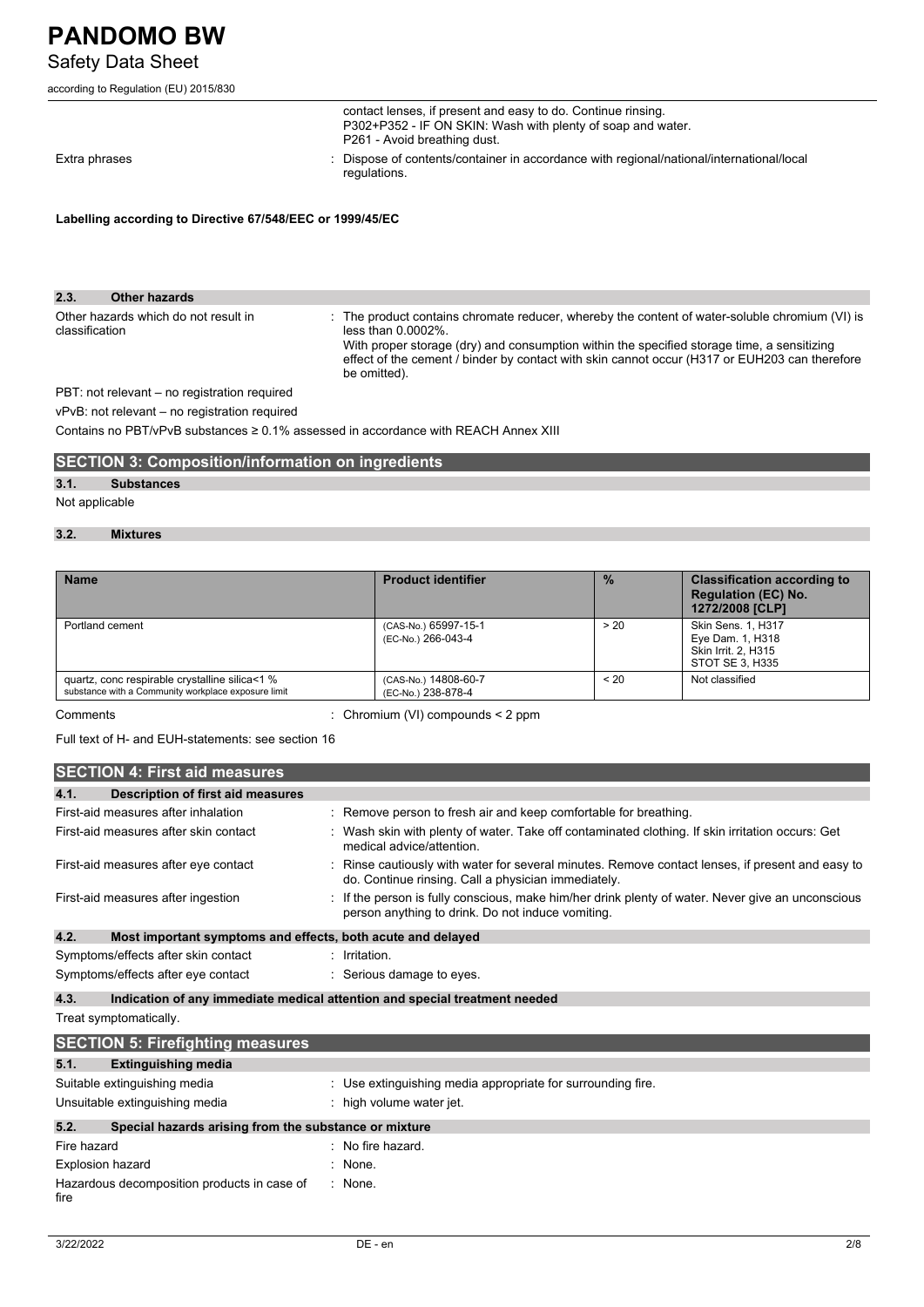### Safety Data Sheet

according to Regulation (EU) 2015/830

| 5.3.               | <b>Advice for firefighters</b>                                      |                                                                                                                                                                                                                                                                                                                                                                                |
|--------------------|---------------------------------------------------------------------|--------------------------------------------------------------------------------------------------------------------------------------------------------------------------------------------------------------------------------------------------------------------------------------------------------------------------------------------------------------------------------|
|                    | Precautionary measures fire                                         | : No specific measures are necessary.                                                                                                                                                                                                                                                                                                                                          |
|                    | Protection during firefighting                                      | Do not attempt to take action without suitable protective equipment. Self-contained breathing<br>apparatus. Complete protective clothing.                                                                                                                                                                                                                                      |
|                    | <b>SECTION 6: Accidental release measures</b>                       |                                                                                                                                                                                                                                                                                                                                                                                |
| 6.1.               | Personal precautions, protective equipment and emergency procedures |                                                                                                                                                                                                                                                                                                                                                                                |
| General measures   |                                                                     | : Absorb spillage to prevent material damage.                                                                                                                                                                                                                                                                                                                                  |
| 6.1.1.             | For non-emergency personnel                                         |                                                                                                                                                                                                                                                                                                                                                                                |
|                    | Protective equipment                                                | : Precautions for safe handling. See Section 7.                                                                                                                                                                                                                                                                                                                                |
|                    | Emergency procedures                                                | Avoid contact with skin and eyes.                                                                                                                                                                                                                                                                                                                                              |
| 6.1.2.             | For emergency responders                                            |                                                                                                                                                                                                                                                                                                                                                                                |
|                    | <b>Emergency procedures</b>                                         | No specific measures are necessary.                                                                                                                                                                                                                                                                                                                                            |
| 6.2.               | <b>Environmental precautions</b>                                    |                                                                                                                                                                                                                                                                                                                                                                                |
|                    | Prevent entry to sewers and public waters.                          |                                                                                                                                                                                                                                                                                                                                                                                |
| 6.3.               | Methods and material for containment and cleaning up                |                                                                                                                                                                                                                                                                                                                                                                                |
| For containment    |                                                                     | : Collect spillage.                                                                                                                                                                                                                                                                                                                                                            |
|                    | Methods for cleaning up                                             | Mechanically recover the product. Minimise generation of dust. Collect spillage. Do not use<br>compressed air for cleaning.                                                                                                                                                                                                                                                    |
| 6.4.               | Reference to other sections                                         |                                                                                                                                                                                                                                                                                                                                                                                |
|                    | For further information refer to section 13. See Section 8.         |                                                                                                                                                                                                                                                                                                                                                                                |
|                    | <b>SECTION 7: Handling and storage</b>                              |                                                                                                                                                                                                                                                                                                                                                                                |
| 7.1.               | <b>Precautions for safe handling</b>                                |                                                                                                                                                                                                                                                                                                                                                                                |
|                    | Additional hazards when processed                                   | See Section 8.                                                                                                                                                                                                                                                                                                                                                                 |
|                    | Precautions for safe handling                                       | Ensure good ventilation of the work station. Avoid contact with skin and eyes. Wear personal<br>protective equipment.                                                                                                                                                                                                                                                          |
|                    | Hygiene measures                                                    | Wear protective gloves. Do not eat, drink or smoke when using this product.                                                                                                                                                                                                                                                                                                    |
| 7.2.               | Conditions for safe storage, including any incompatibilities        |                                                                                                                                                                                                                                                                                                                                                                                |
| Storage conditions |                                                                     | Protect from moisture. Store in a dry place. The product contains chromate reducer, whereby<br>the content of water-soluble chromium (VI) is less than 0.0002%.<br>With proper storage (dry) and consumption within the specified storage time, a sensitizing<br>effect of the cement / binder by contact with skin cannot occur (H317 or EUH203 can therefore<br>be omitted). |
|                    | Incompatible materials                                              | Aluminium. Acids. ammonium salts.                                                                                                                                                                                                                                                                                                                                              |
| Storage area       |                                                                     | : dry.                                                                                                                                                                                                                                                                                                                                                                         |
| 7.3.               | Specific end use(s)                                                 |                                                                                                                                                                                                                                                                                                                                                                                |
|                    | No additional information available                                 |                                                                                                                                                                                                                                                                                                                                                                                |
|                    | <b>SECTION 8: Exposure controls/personal protection</b>             |                                                                                                                                                                                                                                                                                                                                                                                |
| 8.1.               | <b>Control parameters</b>                                           |                                                                                                                                                                                                                                                                                                                                                                                |

| <b>PANDOMO BW</b>                                           |                   |                                                                      |  |  |
|-------------------------------------------------------------|-------------------|----------------------------------------------------------------------|--|--|
| Germany                                                     | Local name        | Allgemeiner Staubgrenzwert -<br>Alveolengängige/Einatembare Fraktion |  |  |
| Germany                                                     | AGW (OEL TWA) [1] | 1.25 mg/m <sup>3</sup> (A)<br>10 mg/m <sup>3</sup> (E)               |  |  |
| Germany                                                     | Remark            | AGS:DFG                                                              |  |  |
| quartz, conc respirable crystalline silica<1 % (14808-60-7) |                   |                                                                      |  |  |
| EU                                                          | Local name        | Silica crystaline (Quartz)                                           |  |  |
| EU.                                                         | <b>IOEL TWA</b>   | 0.1 mg/m <sup>3</sup> (Respirable fraction)                          |  |  |
| EU                                                          | Remark            | (Year of adoption 2003)                                              |  |  |

| calcium sulfate (7778-18-9)                                              |                                              |  |
|--------------------------------------------------------------------------|----------------------------------------------|--|
| DNEL/DMEL (Workers)                                                      |                                              |  |
| Acute - systemic effects, inhalation                                     | 5082 mg/m <sup>3</sup> (Experimental value)  |  |
| Long-term - systemic effects, inhalation                                 | 21.17 mg/m <sup>3</sup> (Experimental value) |  |
| DNEL/DMEL (General population)                                           |                                              |  |
| Acute - systemic effects, inhalation                                     | 3811 mg/m <sup>3</sup> (Experimental value)  |  |
| Acute - systemic effects, oral<br>11.4 mg/kg bw/day (Experimental value) |                                              |  |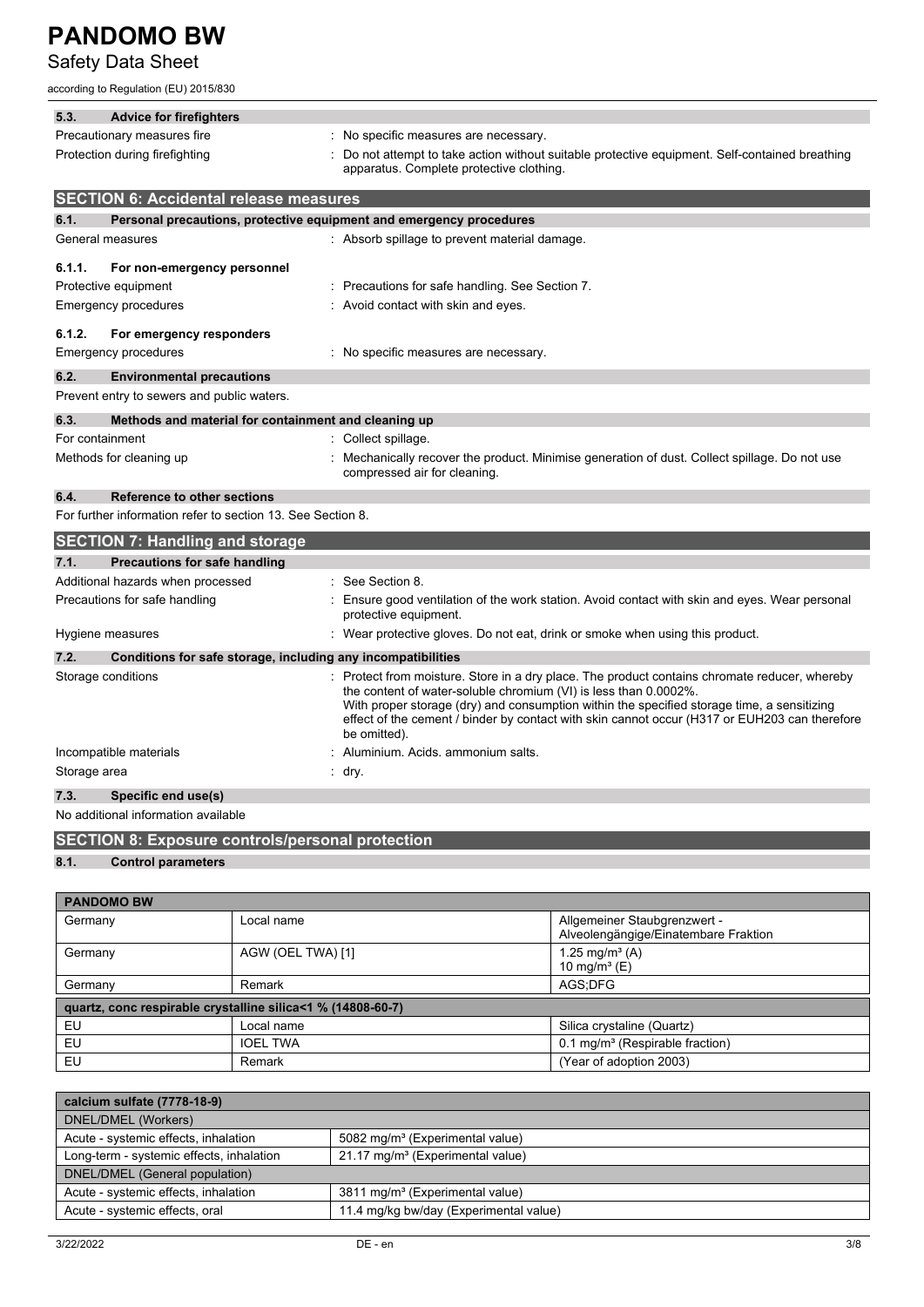### Safety Data Sheet

according to Regulation (EU) 2015/830

| calcium sulfate (7778-18-9)              |                                             |  |
|------------------------------------------|---------------------------------------------|--|
| Long-term - systemic effects, oral       | 1.52 mg/kg bw/day (Experimental value)      |  |
| Long-term - systemic effects, inhalation | 5.29 mg/m <sup>3</sup> (Experimental value) |  |
| PNEC (STP)                               |                                             |  |
| PNEC sewage treatment plant              | $100$ mg/l                                  |  |
| - -<br>.                                 |                                             |  |

### **8.2. Exposure controls**

#### **Appropriate engineering controls:**

Ensure good ventilation of the work station.

#### **Personal protective equipment:**

Safety glasses. Dust formation: dust mask. Gloves.

#### **Hand protection:**

Protective gloves. The following materials are suitable for protective gloves: Nitrile impregnated cotton gloves (layer thickness of about 0,15 mm).

| Type | <b>Material</b> | Permeation | (mm,<br>าickness        | Penetration | Standard |
|------|-----------------|------------|-------------------------|-------------|----------|
|      |                 |            | 1 <sub>b</sub><br>ט. וט |             |          |

#### **Eye protection:**

Wear closed safety glasses

#### **Skin and body protection:**

Wear proper protective equipment

#### **Respiratory protection:**

If the occupational exposure limit is exceeded:



#### **Environmental exposure controls:**

Avoid release to the environment.

#### **Other information:**

Use care during processing to minimize generation of dust. Avoid creating or spreading dust.

#### **SECTION 9: Physical and chemical properties**

| Information on basic physical and chemical properties<br>9.1. |                                  |  |
|---------------------------------------------------------------|----------------------------------|--|
| Physical state                                                | : Solid                          |  |
| Appearance                                                    | : Powder.                        |  |
| Colour                                                        | : white.                         |  |
| Odour                                                         | : odourless.                     |  |
| Odour threshold                                               | : No data available              |  |
| рH                                                            | : 11.5                           |  |
| Relative evaporation rate (butylacetate=1)                    | : No data available              |  |
| Melting point                                                 | $:$ > 1250 °C                    |  |
| Freezing point                                                | : Not applicable                 |  |
| Boiling point                                                 | : Not applicable                 |  |
| Flash point                                                   | : Not applicable                 |  |
| Auto-ignition temperature                                     | : Not applicable                 |  |
| Decomposition temperature                                     | : No data available              |  |
| Flammability (solid, gas)                                     | : Non flammable.                 |  |
| Vapour pressure                                               | : No data available              |  |
| Relative vapour density at 20 °C                              | : No data available              |  |
| Relative density                                              | : Not applicable                 |  |
| Density                                                       | : $2.75 - 3.2$ g/cm <sup>3</sup> |  |
| Solubility                                                    | : Water: $0.1 - 1.5$ g/l @ 20°C  |  |
| Partition coefficient n-octanol/water (Log Pow)               | : No data available              |  |
| Viscosity, kinematic                                          | : Not applicable                 |  |
|                                                               |                                  |  |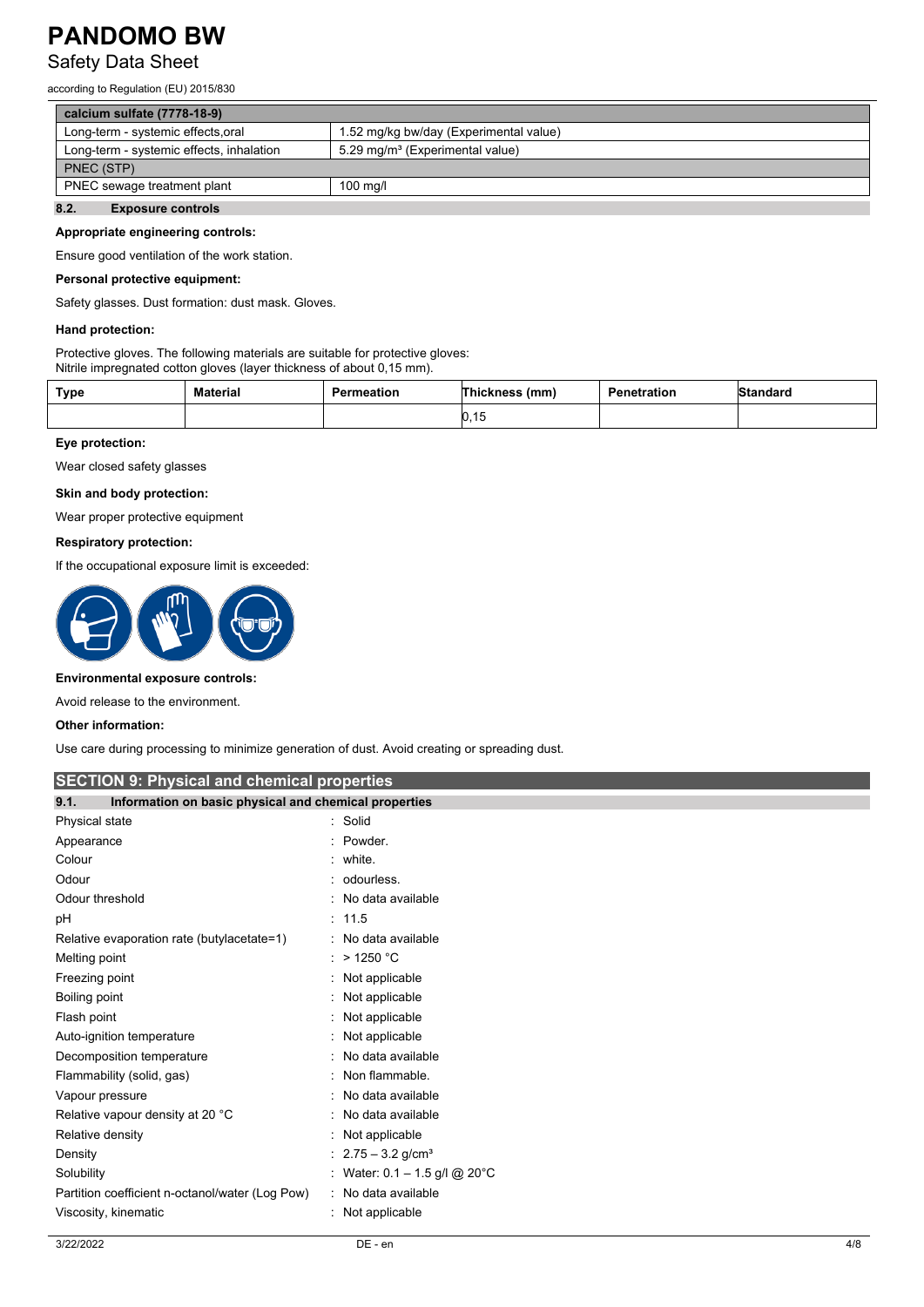### Safety Data Sheet

| according to Regulation (EU) 2015/830                                   |                                           |
|-------------------------------------------------------------------------|-------------------------------------------|
| Viscosity, dynamic                                                      | : Not applicable                          |
| <b>Explosive properties</b>                                             | : None.                                   |
| Oxidising properties                                                    | : None.                                   |
| <b>Explosive limits</b>                                                 | : Not applicable                          |
| 9.2.<br><b>Other information</b>                                        |                                           |
| VOC content                                                             | $: 3\%$                                   |
| <b>Bulk density</b>                                                     | $\therefore$ 900 - 1300 kg/m <sup>3</sup> |
| <b>SECTION 10: Stability and reactivity</b>                             |                                           |
| 10.1.<br><b>Reactivity</b>                                              |                                           |
| Reacts with water.                                                      |                                           |
| 10.2.<br><b>Chemical stability</b>                                      |                                           |
| Stable under normal conditions.                                         |                                           |
| 10.3.<br>Possibility of hazardous reactions                             |                                           |
| No dangerous reactions known under normal conditions of use.            |                                           |
| 10.4.<br><b>Conditions to avoid</b>                                     |                                           |
| None under recommended storage and handling conditions (see section 7). |                                           |
| 10.5.<br>Incompatible materials                                         |                                           |
| Acids, ammonium salts, Aluminium.                                       |                                           |
| 10.6.<br><b>Hazardous decomposition products</b>                        |                                           |

No hazardous decomposition products known.

| <b>SECTION 11: Toxicological information</b>                                                                             |
|--------------------------------------------------------------------------------------------------------------------------|
|                                                                                                                          |
| : Not classified                                                                                                         |
| Causes skin irritation.<br>pH: 11.5                                                                                      |
| Causes serious eye damage.<br>pH: 11.5                                                                                   |
| Not classified                                                                                                           |
| Not classified                                                                                                           |
| Not classified                                                                                                           |
| Not classified                                                                                                           |
| May cause respiratory irritation.                                                                                        |
| Not classified                                                                                                           |
| Not classified                                                                                                           |
|                                                                                                                          |
| Not applicable                                                                                                           |
| Irritation: severely irritant to eyes.                                                                                   |
|                                                                                                                          |
|                                                                                                                          |
| The product is not considered harmful to aquatic organisms nor to cause long-term adverse<br>effects in the environment. |
|                                                                                                                          |
| > 1000 mg/l (96 h, Pisces)                                                                                               |
|                                                                                                                          |
|                                                                                                                          |
| Not applicable. Inorganic Particulate Substances.                                                                        |
| Not applicable                                                                                                           |
|                                                                                                                          |
| Biodegradability: not applicable.                                                                                        |
|                                                                                                                          |

| (COD)<br>Chemical<br>∟demand ∟<br>oxvaen | Not<br>applicable |     |
|------------------------------------------|-------------------|-----|
| <b>ThOD</b>                              | Not<br>applicable |     |
| 3/22/2022                                | DE - en           | 5/8 |
|                                          |                   |     |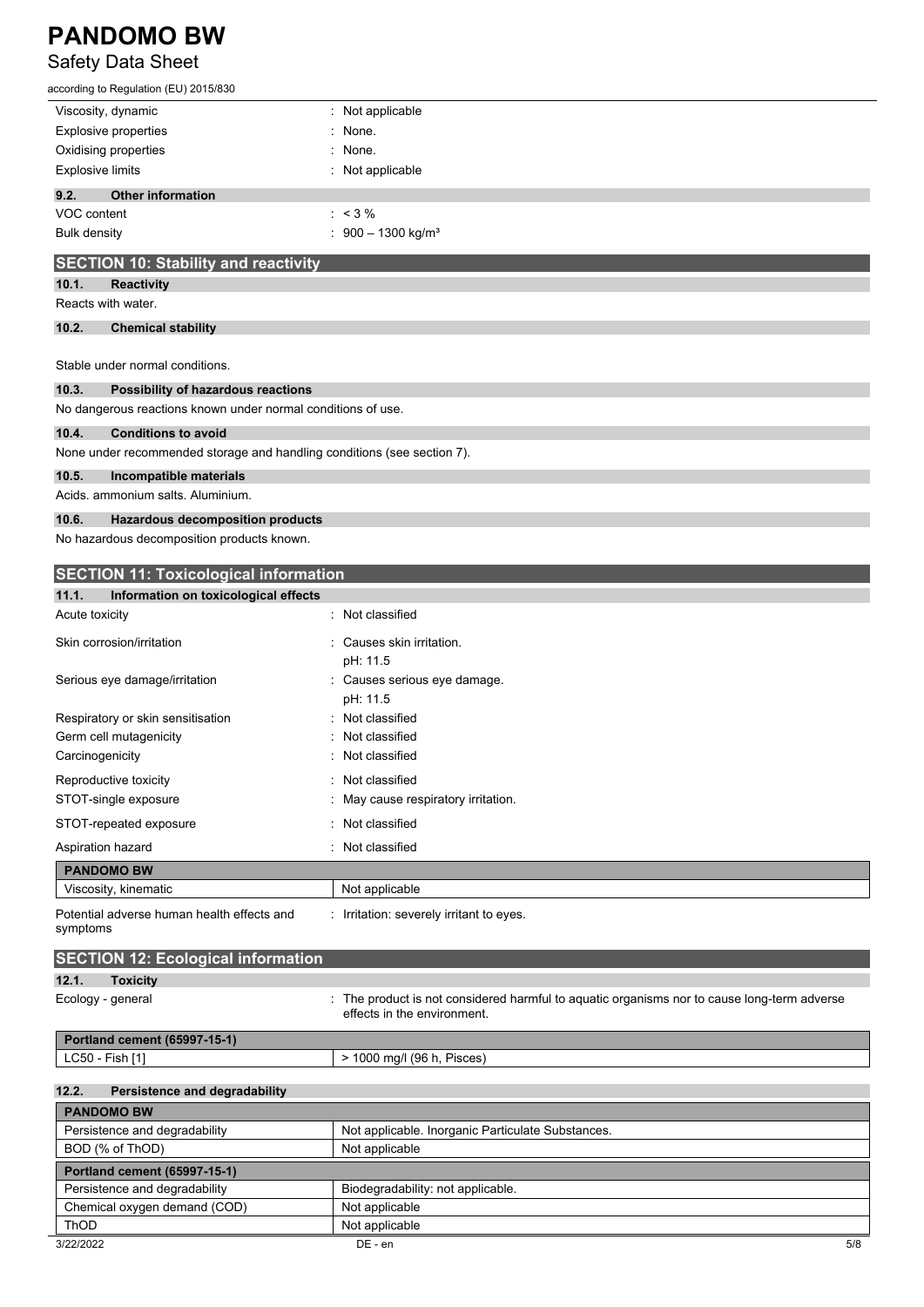### Safety Data Sheet

according to Regulation (EU) 2015/830

| <b>Portland cement (65997-15-1)</b>                                  |                                                                                                                                                                                 |  |
|----------------------------------------------------------------------|---------------------------------------------------------------------------------------------------------------------------------------------------------------------------------|--|
| BOD (% of ThOD)                                                      | Not applicable                                                                                                                                                                  |  |
| quartz, conc respirable crystalline silica<1 % (14808-60-7)          |                                                                                                                                                                                 |  |
| Persistence and degradability                                        | Biodegradability: not applicable.                                                                                                                                               |  |
| Chemical oxygen demand (COD)                                         | Not applicable (inorganic)                                                                                                                                                      |  |
| ThOD                                                                 | Not applicable (inorganic)                                                                                                                                                      |  |
| 12.3.<br><b>Bioaccumulative potential</b>                            |                                                                                                                                                                                 |  |
| <b>PANDOMO BW</b>                                                    |                                                                                                                                                                                 |  |
| Bioaccumulative potential                                            | No bioaccumulation.                                                                                                                                                             |  |
| <b>Portland cement (65997-15-1)</b>                                  |                                                                                                                                                                                 |  |
| Bioaccumulative potential                                            | Bioaccumulation: not applicable.                                                                                                                                                |  |
| quartz, conc respirable crystalline silica<1 % (14808-60-7)          |                                                                                                                                                                                 |  |
| Bioaccumulative potential                                            | No bioaccumulation data available.                                                                                                                                              |  |
| 12.4.<br><b>Mobility in soil</b>                                     |                                                                                                                                                                                 |  |
| <b>PANDOMO BW</b>                                                    |                                                                                                                                                                                 |  |
| Ecology - soil<br>None.                                              |                                                                                                                                                                                 |  |
| <b>Portland cement (65997-15-1)</b>                                  |                                                                                                                                                                                 |  |
| Ecology - soil                                                       | No (test)data on mobility of the substance available.                                                                                                                           |  |
| quartz, conc respirable crystalline silica<1 % (14808-60-7)          |                                                                                                                                                                                 |  |
| Surface tension                                                      | No data available in the literature                                                                                                                                             |  |
| Ecology - soil                                                       | Low potential for mobility in soil.                                                                                                                                             |  |
| <b>Results of PBT and vPvB assessment</b><br>12.5.                   |                                                                                                                                                                                 |  |
| <b>PANDOMO BW</b>                                                    |                                                                                                                                                                                 |  |
| PBT: not relevant - no registration required                         |                                                                                                                                                                                 |  |
| vPvB: not relevant - no registration required                        |                                                                                                                                                                                 |  |
| <b>Component</b>                                                     |                                                                                                                                                                                 |  |
| Portland cement (65997-15-1)                                         | This substance/mixture does not meet the PBT criteria of REACH requlation, annex XIII<br>This substance/mixture does not meet the vPvB criteria of REACH regulation, annex XIII |  |
| quartz, conc respirable crystalline silica<1 %<br>$(14808 - 60 - 7)$ | This substance/mixture does not meet the PBT criteria of REACH regulation, annex XIII<br>This substance/mixture does not meet the vPvB criteria of REACH regulation, annex XIII |  |
|                                                                      |                                                                                                                                                                                 |  |

#### **12.6. Other adverse effects**

| <b>SECTION 13: Disposal considerations</b> |                                                                                                                                                                                                                     |  |  |
|--------------------------------------------|---------------------------------------------------------------------------------------------------------------------------------------------------------------------------------------------------------------------|--|--|
| 13.1.<br>Waste treatment methods           |                                                                                                                                                                                                                     |  |  |
| Regional legislation (waste)               | : Disposal must be done according to official regulations.                                                                                                                                                          |  |  |
| Waste treatment methods                    | : Dispose of contents/container in accordance with licensed collector's sorting instructions.                                                                                                                       |  |  |
| Product/Packaging disposal recommendations | Dispose in a safe manner in accordance with local/national regulations. Avoid release to the<br>environment.                                                                                                        |  |  |
| Ecology - waste materials                  | : Avoid release to the environment.                                                                                                                                                                                 |  |  |
| European List of Waste (LoW) code          | $: 170101$ - concrete<br>10 13 14 - waste concrete and concrete sludge<br>For residues<br>01 04 07* - wastes containing dangerous substances from physical and chemical processing of<br>non-metalliferous minerals |  |  |

# **SECTION 14: Transport information** In accordance with ADR / IMDG / IATA

| <b>ADR</b>                                 | <b>IMDG</b>    | <b>IATA</b>    |
|--------------------------------------------|----------------|----------------|
| 14.1.<br><b>UN number</b>                  |                |                |
| Not applicable                             | Not applicable | Not applicable |
| 14.2.<br>UN proper shipping name           |                |                |
| Not applicable                             | Not applicable | Not applicable |
| Not applicable                             | Not applicable | Not applicable |
|                                            |                |                |
| <b>Transport hazard class(es)</b><br>14.3. |                |                |
| Not applicable                             | Not applicable | Not applicable |
| Not applicable                             | Not applicable | Not applicable |
| 14.4.<br>Packing group                     |                |                |
| Not applicable                             | Not applicable | Not applicable |
|                                            |                |                |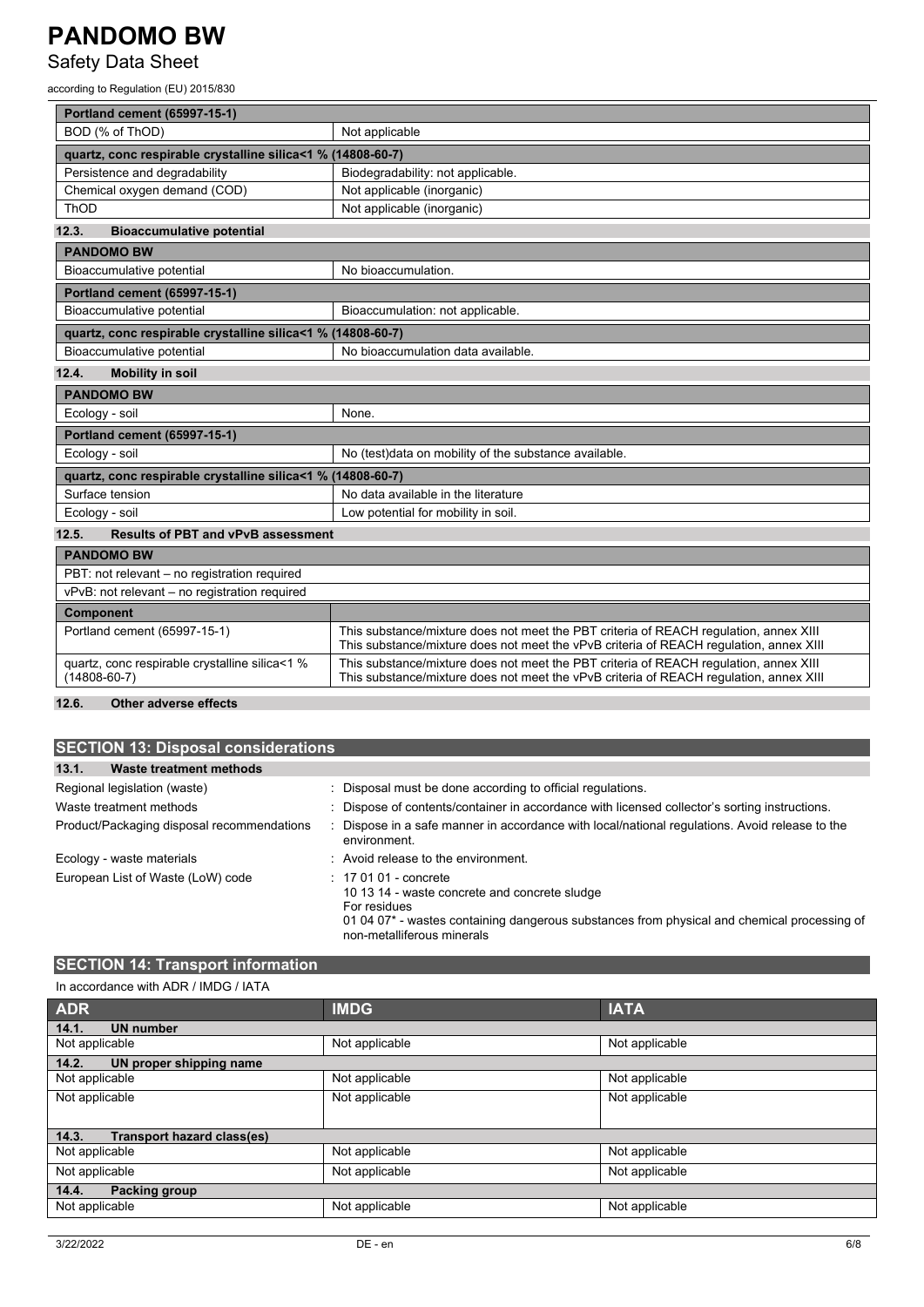### Safety Data Sheet

according to Regulation (EU) 2015/830

| <b>ADR</b>                             | <b>IMDG</b>    | <b>IATA</b>    |
|----------------------------------------|----------------|----------------|
| 14.5.<br><b>Environmental hazards</b>  |                |                |
| Not applicable                         | Not applicable | Not applicable |
| No supplementary information available |                |                |

#### **14.6. Special precautions for user**

#### **- Overland transport**

Not applicable

#### **- Transport by sea**

Not applicable

**- Air transport**

Not applicable

#### **14.7. Transport in bulk according to Annex II of Marpol and the IBC Code**

| <b>SECTION 15: Regulatory information</b> |                                                                                                |  |  |  |
|-------------------------------------------|------------------------------------------------------------------------------------------------|--|--|--|
| 15.1.                                     | Safety, health and environmental regulations/legislation specific for the substance or mixture |  |  |  |
| <b>APAA</b>                               | <b>ITAL IN a constant and a</b>                                                                |  |  |  |

#### **15.1.1. EU-Regulations**

Contains no REACH substances with Annex XVII restrictions

Contains no substance on the REACH candidate list

Contains no REACH Annex XIV substances

VOC content : < 3 % Other information, restriction and prohibition regulations

: 1. Cement and cement-containing mixtures shall not be placed on the market, or used, if they contain, when hydrated, more than 2 mg/kg (0,0002 %) soluble chromium VI of the total dry weight of the cement.

2. If reducing agents are used, then without prejudice to the application of other Community provisions on the classification, packaging and labelling of substances and mixtures, suppliers shall ensure before the placing on the market that the packaging of cement or cementcontaining mixtures is visibly, legibly and indelibly marked with information on the packing date, as well as on the storage conditions and the storage period appropriate to maintaining the activity of the reducing agent and to keeping the content of soluble chromium VI below the limit indicated in paragraph 1.

3. By way of derogation, paragraphs 1 and 2 shall not apply to the placing on the market for, and use in, controlled closed and totally automated processes in which cement and cementcontaining mixtures are handled solely by machines and in which there is no possibility of contact with the skin.

4. The standard adopted by the European Committee for Standardization (CEN) for testing the water-soluble chromium (VI) content of cement and cement-containing mixtures shall be used as the test method for demonstrating conformity with paragraph 1.

5. Leather articles coming into contact with the skin shall not be placed on the market where they contain chromium VI in concentrations equal to or greater than 3 mg/kg (0,0003 % by weight) of the total dry weight of the leather.

6. Articles containing leather parts coming into contact with the skin shall not be placed on the market where any of those leather parts contains chromium VI in concentrations equal to or greater than 3 mg/kg (0,0003 % by weight) of the total dry weight of that leather part.

7. Paragraphs 5 and 6 shall not apply to the placing on the market of second-hand articles which were in end-use in the Union before 1 May 2015.

#### **15.1.2. National regulations**

### **Germany**

| Regulatory reference                       | : WGK 1, Slightly hazardous to water (Classification according to AwSV, Annex 1) |
|--------------------------------------------|----------------------------------------------------------------------------------|
| Storage class (LGK, TRGS 510)              | : LGK 13 - Non-combustible solids                                                |
| Hazardous Incident Ordinance (12. BImSchV) | : Is not subject of the 12. BlmSchV (Hazardous Incident Ordinance)               |
| <b>EMICODE</b>                             | : EC 1 PLUS - very low emission                                                  |
| <b>TA Luft</b>                             | : 5.2.1 Total Dust, including Micro Dust                                         |
|                                            |                                                                                  |